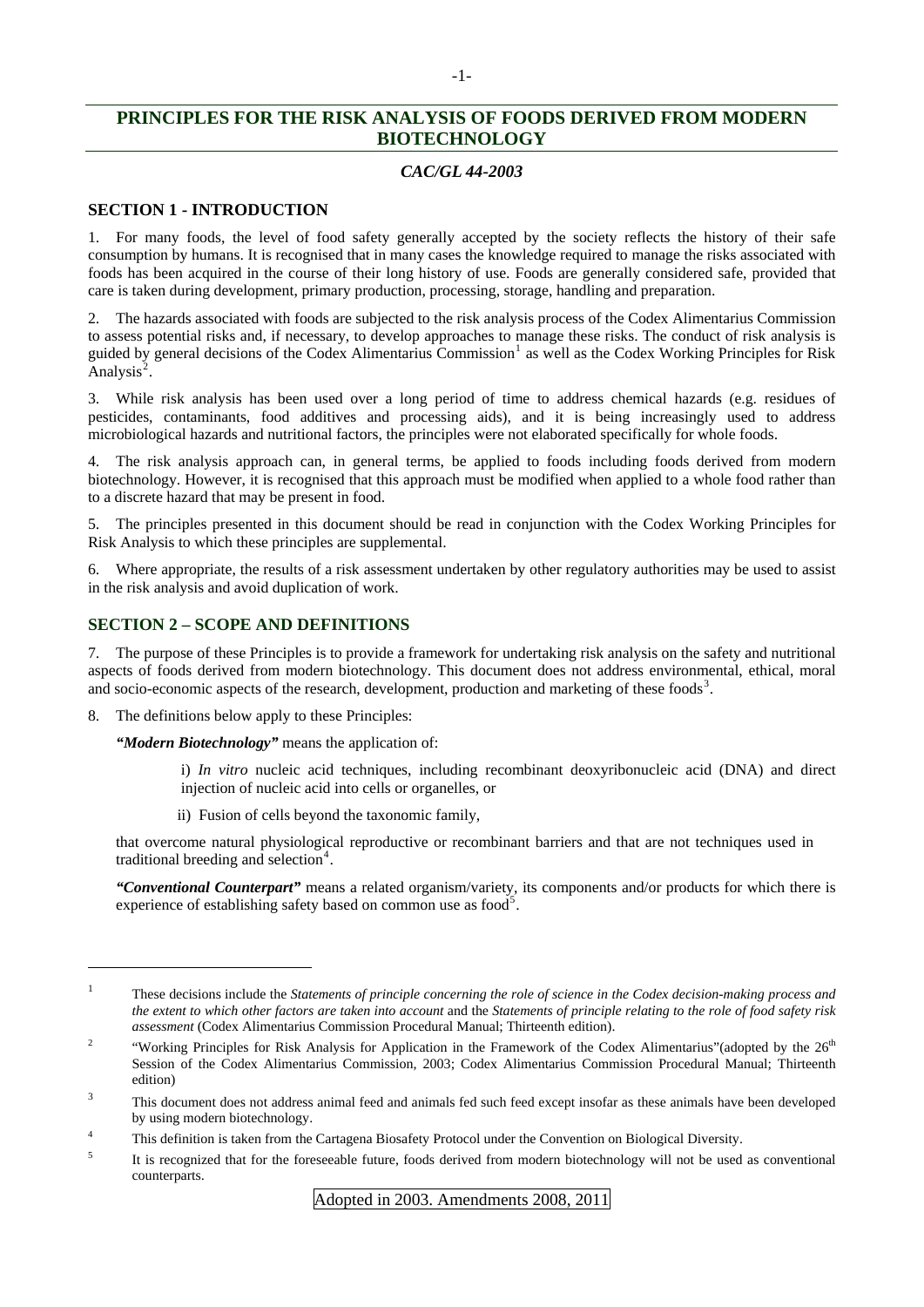### **SECTION 3 – PRINCIPLES**

9. The risk analysis process for foods derived from modern biotechnology should be consistent with the Codex Working Principles for Risk Analysis.

#### **RISK ASSESSMENT**

10. Risk assessment includes a safety assessment, which is designed to identify whether a hazard, nutritional or other safety concern is present, and if present, to gather information on its nature and severity. The safety assessment should include a comparison between the food derived from modern biotechnology and its conventional counterpart focusing on determination of similarities and differences. If a new or altered hazard, nutritional or other safety concern is identified by the safety assessment, the risk associated with it should be characterized to determine its relevance to human health.

11. A safety assessment is characterized by an assessment of a whole food or a component thereof relative to the appropriate conventional counterpart:

- A) taking into account both intended and unintended effects;
- B) identifying new or altered hazards;
- C) identifying changes, relevant to human health, in key nutrients.

12. A pre-market safety assessment should be undertaken following a structured and integrated approach and be performed on a case-by-case basis. The data and information, based on sound science, obtained using appropriate methods and analysed using appropriate statistical techniques, should be of a quality and, as appropriate, of quantity that would withstand scientific peer review.

13. Risk assessment should apply to all relevant aspects of foods derived from modern biotechnology. The risk assessment approach for these foods is based on a consideration of science-based multidisciplinary data and information taking into account the factors mentioned in the accompanying Guidelines<sup>[6](#page-1-0)</sup>.

14. Scientific data for risk assessment are generally obtained from a variety of sources, such as the developer of the product, scientific literature, general technical information, independent scientists, regulatory agencies, international bodies and other interested parties. Data should be assessed using appropriate science-based risk assessment methods.

15. Risk assessment should take into account all available scientific data and information derived from different testing procedures, provided that the procedures are scientifically sound and the parameters being measured are comparable.

#### **RISK MANAGEMENT**

16. Risk management measures for foods derived from modern biotechnology should be proportional to the risk, based on the outcome of the risk assessment and, where relevant, taking into account other legitimate factors in accordance with the general decisions of the Codex Alimentarius Commission<sup>[7](#page-1-1)</sup> as well as the Codex Working Principles for Risk Analysis.

17. It should be recognised that different risk management measures may be capable of achieving the same level of protection with regard to the management of risks associated with safety and nutritional impacts on human health, and therefore would be equivalent.

18. Risk managers should take into account the uncertainties identified in the risk assessment and implement appropriate measures to manage these uncertainties.

19. Risk management measures may include, as appropriate, food labelling<sup>[8](#page-1-2)</sup> conditions for marketing approvals and post-market monitoring.

20. Post-market monitoring may be an appropriate risk management measure in specific circumstances. Its need and utility should be considered, on a case-by-case basis, during risk assessment and its practicability should be considered during risk management. Post-market monitoring may be undertaken for the purpose of:

A) verifying conclusions about the absence or the possible occurrence, impact and significance of potential consumer health effects; and

l

<span id="page-1-0"></span><sup>6</sup> Reference is made to the Guideline for the Conduct of Food Safety Assessment of Foods Derived from Recombinant-DNA Plants (CAC/GL 45-2003), the Guideline for the Conduct of Food Safety Assessment of Foods Produced using Recombinant-DNA Microorganisms (CAC/GL 46-2003) and the Guideline for the Conduct of Food Safety Assessment of Foods Derived from Recombinant-DNA Animals (CAC/GL 68-2008).

<span id="page-1-1"></span><sup>7</sup> See footnote 1.

<span id="page-1-2"></span><sup>8</sup> Reference is made to the *Compilation of Codex Texts Relevant to Labelling of Foods Derived from Modern Biotechnology* (CAC/GL 76-2011).